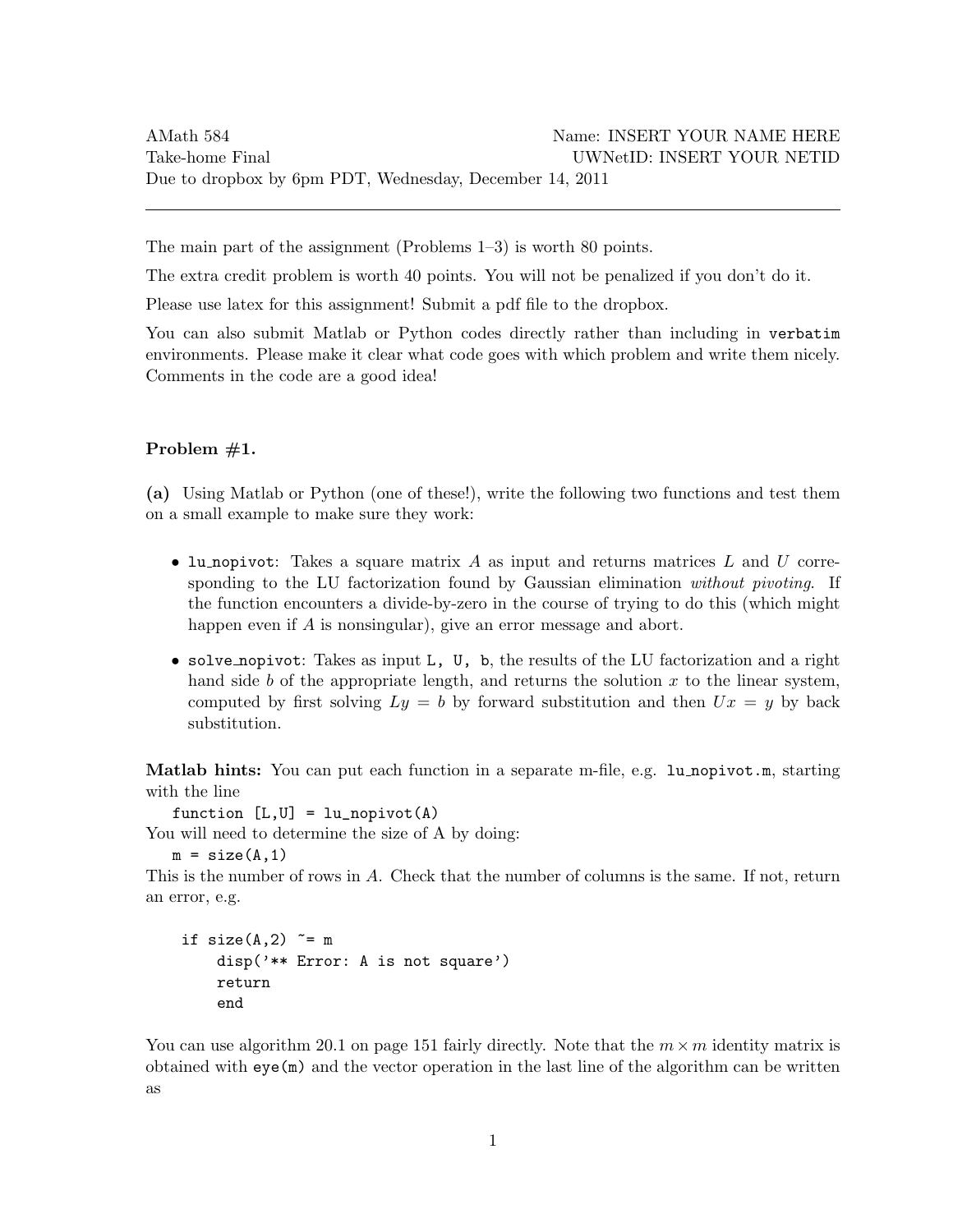$U(j, k:m) = u(j, k:m) - L(j, k) * U(k, k:m)$ 

Python hints: The Python form of the function would be something like:

```
def lu_nopivot(A):
m = A.\text{shape}[0]if A.\text{shape}[1] != m:
     raise Exception('** Error: A is not square')
#etc...
return L,U
```
You can use algorithm 20.1 on page 151 fairly directly, but you'll need to correct for the fact that Python indexing starts at 0. Note that the  $m \times m$  identity matrix is obtained with  $eye(m)$ and the vector operation in the last line of the algorithm can be written as

 $U[j,k:] = U[j,k:] - L[j,k]*U[k,k:]$ 

(b) Write a function testge that takes a matrix  $A$  (of arbitrary size) and a vector  $x$  (of the correct dimension) as input and does the following:

- Compute  $b = Ax$  to use as a right hand side in tests below.
- Print the 2-norm condition number  $\kappa(A)$  and also  $\epsilon_m \kappa(A)$ , where  $\epsilon_m = 1.1 \times 10^{-15}$  is machine epsilon. This is the size of relative error you might hope for in solving the system  $Ax = b$ .
- Use your functions to factor A and solve  $Ax = b$  without pivoting to obtain a result  $\tilde{x}$ .
- Compute and print the 2-norm of the error  $\tilde{x} x$  and the residual  $A\tilde{x} b$ .
- Solve the system  $Ax = b$  using backslash in Matlab or the NumPy routine solve to obtain a solution  $x^*$ .
- Compute and print the 2-norm of  $x^* x$  and the residual  $Ax^* b$ .

These functions will be used in Problems 2 and 3 to see how well Gaussian elimination without pivoting works on some sample problems.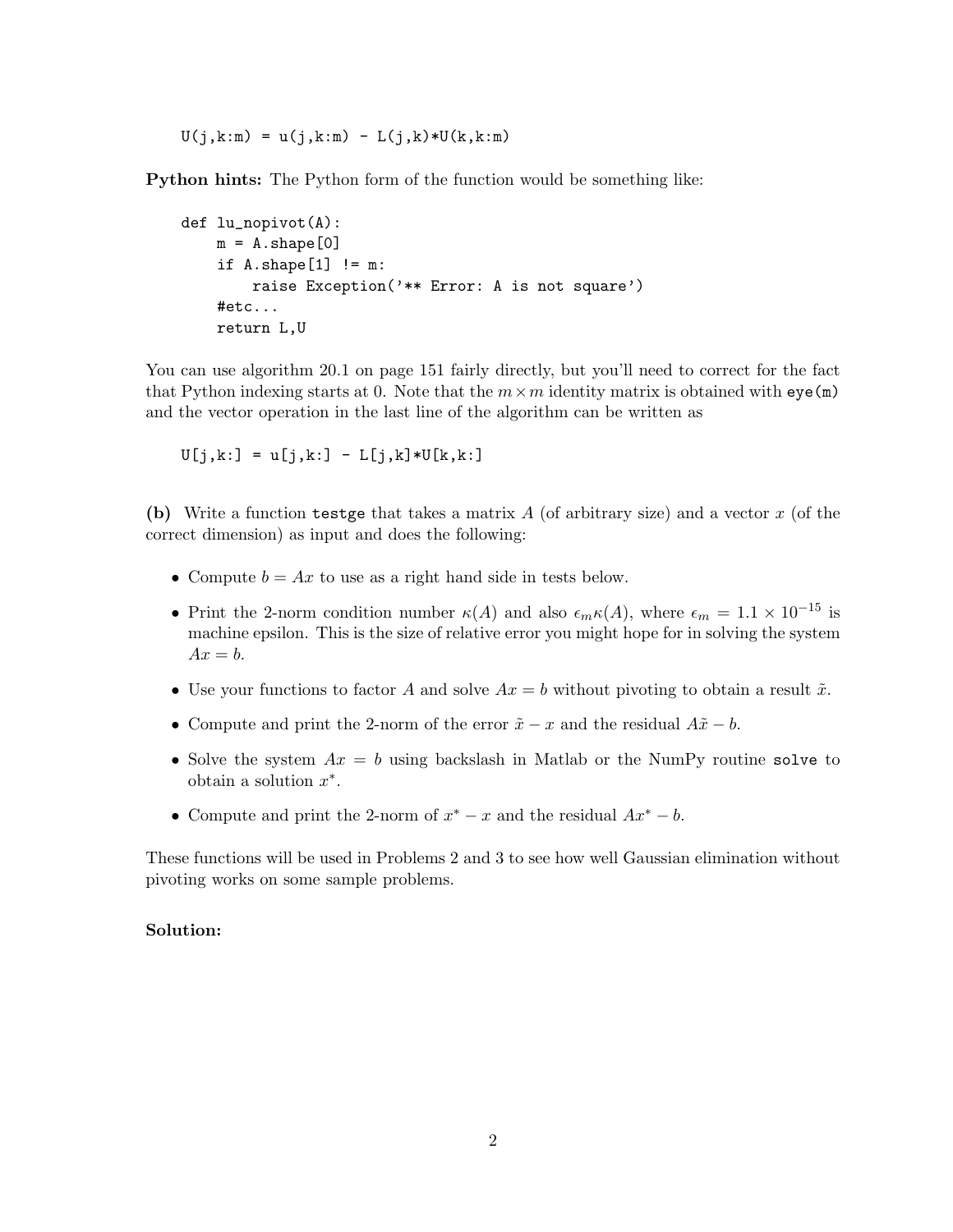Problem  $#2. (a)$ 

A Toeplitz matrix has constant values along each diagonal, e.g.

$$
A = \begin{bmatrix} c_0 & r_1 & r_2 & r_3 \\ c_1 & c_0 & r_1 & r_2 \\ c_2 & c_1 & c_0 & r_1 \\ c_3 & c_2 & c_1 & c_0 \end{bmatrix}.
$$

A Toeplitz matrix can be specified in terms of its first column and first row in either Matlab or Python (NumPy) via

$$
A = \text{toeplitz}(c,r)
$$

(or simply toeplitz(c) if  $r = c$ , in which case the matrix is symmetric.) Consider the Toeplitz matrix in which

$$
c_j=r_j=\alpha^j
$$

for some value  $\alpha$ . If  $\alpha < 1$  then the values along each diagonal are decaying exponentially away from the main diagonal.

(a) Show that if  $\alpha < 0.5$  then this matrix is *strictly column diagonally dominant*, meaning it satisfies

$$
|a_{kk}| > \sum_{j=1}^{m} |a_{jk}|.
$$

In other words, the diagonal term in each row is larger than the sum of all the off-diagonals. In this case it can be shown that no row interchanges will take place if Gaussian elimination with partial pivoting is applied. Hence factoring without pivoting should work fine in this case.

(b) Test out a Toeplitz matrix of this form for  $\alpha = 0.45$  and  $m = 200$  with your routines and see how the resulting solution compares to what the standard solver (backslash or solve) gives.

(c) Now try  $\alpha = 0.95$  and  $m = 200$ . The matrix is not diagonally dominant but the off diagonal at least decay and you should get reasonable results and similar to what seen with the standard solver.

(d) Now try  $\alpha = 1.1$  and  $m = 200$ . In this case the matrix elements grow exponentially away from the diagonal and pivoting would definitely interchange rows. Compare the accuracy of the solution obtained with your solver and with the standard solver and *comment* on whether each algorithm appears to be backward stable.

(e) Write a program that tests 50 random matrices of size  $100 \times 100$  and produces a plot similar to the one below. You can generate a matrix whose entries are each normally distributed with mean 0 and variance 1 using the function randn(100,100). Generate a vector x with random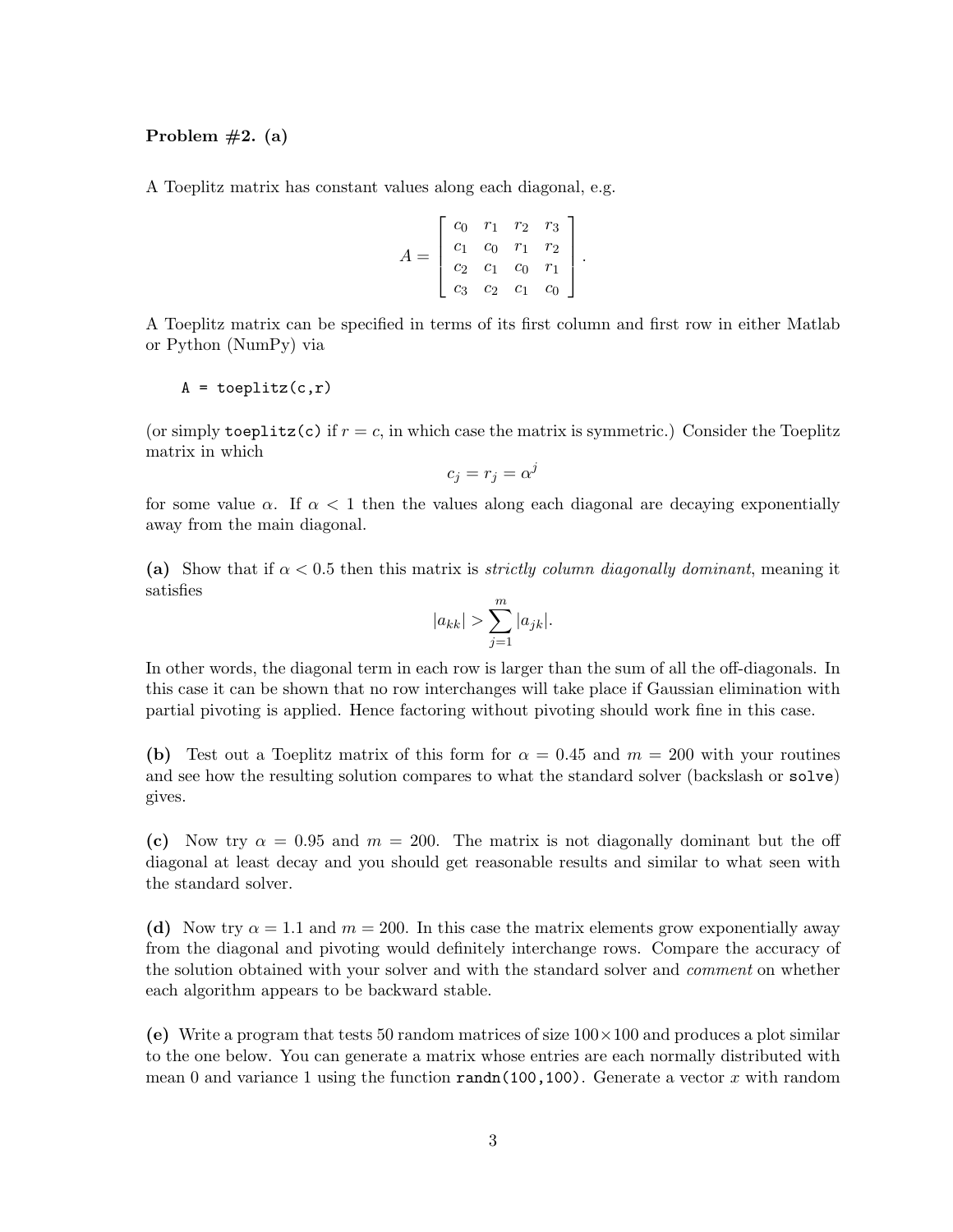components using randn(100,1). Use this to generate  $b = Ax$  and then solve the system both with and without pivoting as in Problem 1.

Each matrix has a different condition number  $\kappa(A)$  and the plot shows the relative error obtained with and without pivoting plotted against  $\kappa(A)\epsilon_m$ , on a base 10 logarithmic scale.

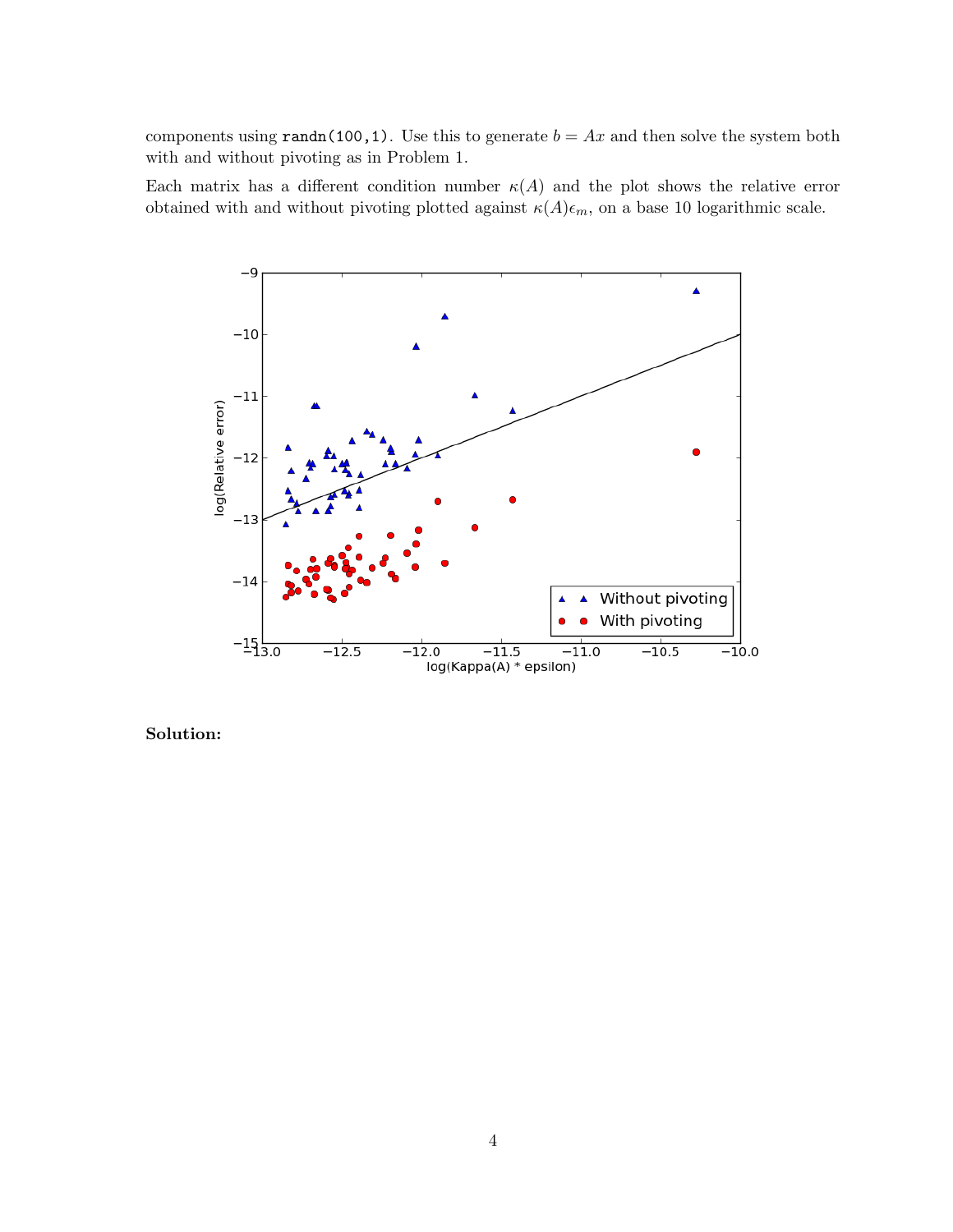**Problem**  $#3$ **.** A Toeplitz matrix is called *circulant* if

$$
r_0 = c_0
$$
,  $r_i = c_{m+1-i}$  for  $i = 1, 2, ..., m-1$ ,

for example

$$
C = \begin{bmatrix} c_0 & c_3 & c_2 & c_1 \\ c_1 & c_0 & c_3 & c_2 \\ c_2 & c_1 & c_0 & c_3 \\ c_3 & c_2 & c_1 & c_0 \end{bmatrix} \qquad S = \begin{bmatrix} 0 & 1 & 0 & 0 \\ 0 & 0 & 1 & 0 \\ 0 & 0 & 0 & 1 \\ 1 & 0 & 0 & 0 \end{bmatrix} . \tag{1}
$$

The specific example S is a *shift matrix* or *cyclic permutation* matrix that shifts each element in a vector by 1 position (with "periodic boundary conditions" so the last element moves to the first location).

Circulant matrices naturally arise if a finite difference operator is applied to a vector representing values of a function at m points on a domain with periodic boundary conditions. For example a centered approximation to a first derivative on a grid with spacing h might be approximated by such a matrix with  $r_1 = 1/(2h)$  and  $c_1 = -1/(2h)$  and all other elements 0. (Such matrices come up in 585 and 586).

(a) Show that any circulant matrix has eigenvectors of the form

$$
x = \frac{1}{\sqrt{m}} \begin{bmatrix} 1 \\ \omega \\ \omega^2 \\ \vdots \\ \omega^{m-1} \end{bmatrix}
$$
 (2)

for any value of  $\omega \in \mathbb{C}$  satisfying  $\omega^m = 1$ . (Note: the scalar factor  $1/\sqrt{m}$  is immaterial for this problem, but useful below.)

(b) What is the corresponding eigenvalue  $\lambda$  (in terms of  $\omega$  and  $c_0, \ldots, c_{m-1}$ )?

(c) The complex numbers  $\omega$  satisfying  $\omega^m = 1$  are the "mth roots of unity" and are equally spaced around the unit circle in the complex plane. For example, for  $m = 4$  they are at  $\pm 1$ and  $\pm i$ . Determine the eigenvalues and eigenvectors of the  $4 \times 4$  shift matrix S from (1)

(d) Let X be the matrix of eigenvectors of the  $4 \times 4$  shift matrix S, normalized as in (2). Verify (by hand or computer) that  $X^*X = I$ . Hence the eigenvector matrix is unitary.

#### Notes on this problem to put it in context:

For general m, we can write the m possible values of  $\omega$  as

$$
\omega_k = e^{2\pi i k/m} = \cos(2\pi k/m) + i \sin(2\pi k/m), \quad k = 0, 1, \dots, m-1,
$$

where  $i =$ √  $\overline{-1}$ .

The matrix of eigenvectors  $X$  thus has a very special form:

$$
X_{jk} = \omega_k^j = e^{2\pi i jk/m}
$$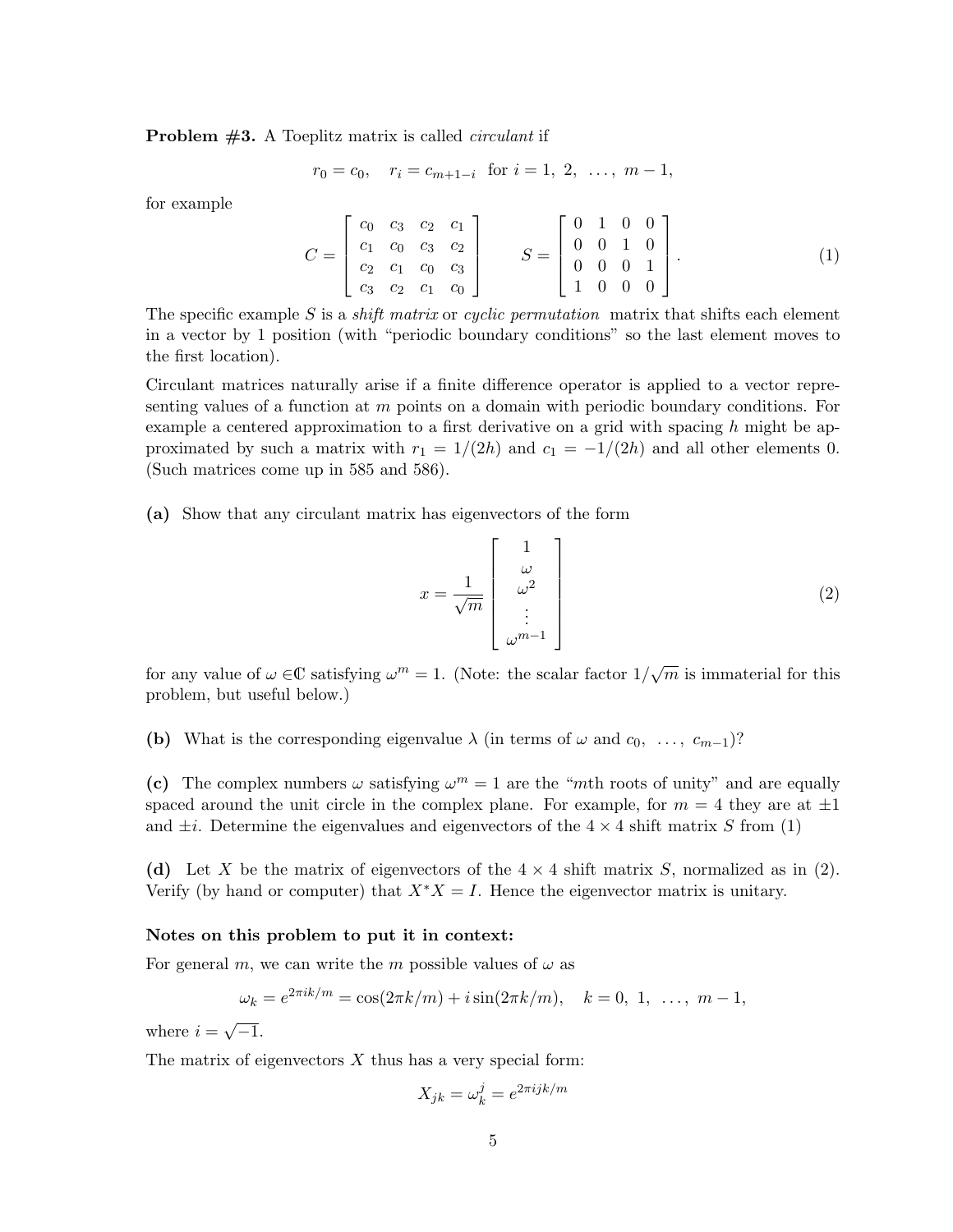This matrix of eigenvectors of an  $m \times m$  circulant matrix (scaled as in (2)) is always unitary. If we want to apply a circulant matrix  $C$  to a vector  $y$  we could write the product as

$$
Cy = X\Lambda X^*y
$$

where  $\Lambda$  is the matrix of eigenvalues of C.

This looks like a slow way to compute a matrix-vector product, replacing it with 3 matrixvector products, first multiplying by  $X^*$ , then by  $\Lambda$ , and then by X. But in fact each of these can be done very quickly.  $\Lambda$  is diagonal so that is quick. The others are quick because multiplying by  $X^*$  and X correspond to doing a *Fourier transform* and its inverse, due to the special form of the  $\omega_k$ . These products can therefore be computed using the Fast Fourier Transform (FFT) algorithm, which is a clever way of multiplying these matrices by a vector requiring only  $\mathcal{O}(m \log m)$  work instead of  $\mathcal{O}(m^2)$  work. For large values of m this is a huge speedup. (The trick relies on the fact that although  $X$  is dense, it can be written as the product of sparse matrices.) Routines for doing the FFT and inverse FFT are available in Matlab and NumPy (fft and ifft).

The fact that circulant matrices are related to Fourier transforms is also heavily used in the analysis of finite difference methods.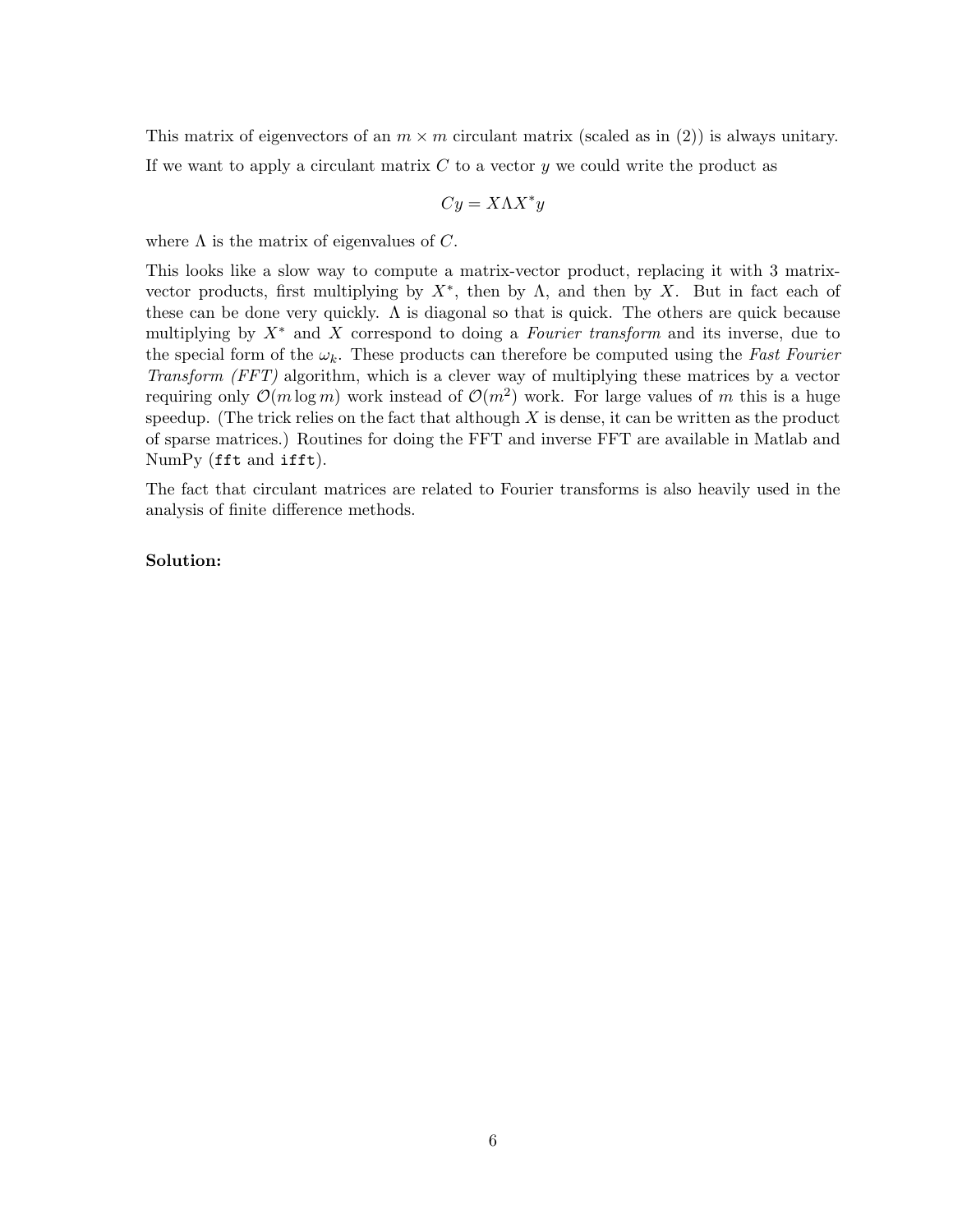## Extra-Credit Problem.

Let C denote the set of continuous functions f defined on the interval  $0 \leq s \leq 1$ . C is a linear space since it is closed under addition of functions and scalar multiplication of a function by a real number.

Let K be a function that is continuous in  $[-1, 1]$  and  $f \in \mathcal{C}$ . Then the function g defined by

$$
g(t) = \int_0^1 K(t - s) f(s) \, ds \qquad \text{for any } t \in [0, 1]
$$
 (3)

is also in  $\mathcal C$  and is called the *convolution of*  $K$  *and f.* 

If we fix the function K and consider the expression (3) it defines a linear operator  $\mathcal{G}: \mathcal{C} \to \mathcal{C}$ by  $g = \mathcal{G}(f)$ . This mapping is linear because if  $f_1, f_2 \in \mathcal{C}$  and  $\alpha_1, \alpha_2 \in \mathbb{R}$ , then

$$
G(\alpha_1 f_1 + \alpha_2 f_2) = \alpha_1 G(f_1) + \alpha_2 G(f_2). \tag{4}
$$

Functions in the infinite-dimensional space  $\mathcal C$  can be approximated by vectors in  $\mathbb R^m$  if we pick m points in the interval, say the equally spaced points  $s_i = ih$  for  $i = 1, 2, ..., m$  where  $h = 1/m$ , and then evaluate  $f(s_i)$  to define a vector of length m.

$$
\bar{f} = \begin{bmatrix} f(s_1) \\ \vdots \\ f(s_m) \end{bmatrix} \in \mathbb{R}^m.
$$

The convolution integral of (3) can be replaced by a discrete version that maps a vector  $\bar{f} \in \mathbb{R}^m$ to a new vector  $\bar{q} \in \mathbb{R}^m$  if we replace the integral by a numerical approximation based on the m points, and define for example

$$
g(t_i) = \int_0^1 K(t_i - s) f(s) ds \approx h \sum_{j=1}^m K(t_i - s_j) f(s_j).
$$
 (5)

This is just a matrix-vector product, so  $\bar{g} = \bar{G}\bar{f}$  where the  $m \times m$  matrix has elements

$$
\bar{G}_{ij} = hK(t_i - s_j), \quad i, j = 1, 2, \ \ldots, \ m.
$$
 (6)

Note here that  $t_i = ih$  and  $s_j = jh$  (the same set of grid points are used for both s and t) and so

$$
\bar{G}_{ij} = hK((i-j)h), \quad i, j = 1, 2, \ \ldots, \ m.
$$
 (7)

Note that  $\bar{G}$  is a Toeplitz matrix.

As a specific example, consider the Gaussian function

$$
K(s) = \gamma \left( e^{-\beta s^2} + e^{-\beta (s-1)^2} + e^{-\beta (s+1)^2} \right). \tag{8}
$$

The three terms make the function periodic with period 1 over the interval  $[-1, 1]$ , and hence the matrix  $\bar{G}$  will be circulant. The constant  $\gamma$  is a scale factor that depends on  $\beta$ , and should be chosen so that  $\int_0^1 K(s) ds = 1$ , but we'll choose it below to make the matrix have a related property.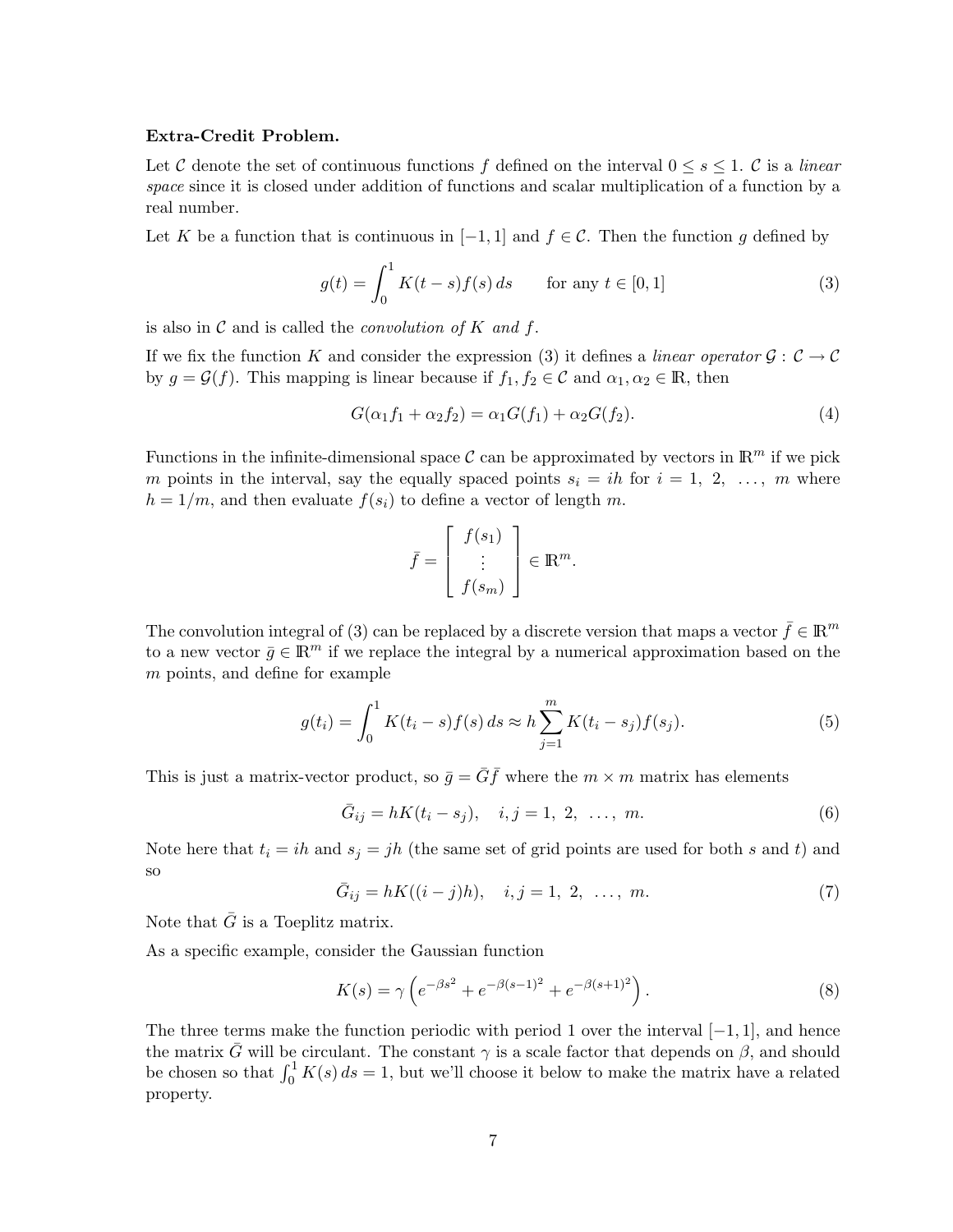This is a *smoothing kernal* in the sense that convolving  $K$  with a function  $f$  produces a smoother version of f. Intuitively, the integral  $(3)$  averages the values of f in a neighborhood of t to produce the value  $g(t)$ . The larger  $\beta$  is, the more this looks like a delta function so that  $g(t)$ depends only on  $f(s)$  for s very close to t. Smaller  $\beta$  gives more smoothing.

The figure below shows  $K(t-s)$  as a function of s for three different values of t. Note that for  $t = 0.95$  the periodic nature of the kernal is apparent. This means that in computing  $q(0.95)$ the values of  $f(s)$  for s near 0 also come into the average. Another way to view this is that we simply apply a Gaussian smoothing kernal, but to a periodic extension of the original  $f(s)$  so that it is defined for all s and integrate over all s.



The next figure shows a function  $f(s)$  and the resulting function g that is obtained by convolving with the  $K$  shown above.



Now consider the *inverse problem*: Given the smoothed version  $g$ , try to reconstruct the function f for which  $g = \mathcal{G}(f)$ . This sort of inverse problem comes up when trying to sharpen an image, for example.

The discrete version corresponds being given a vector  $\bar{g} \in \mathbb{R}^m$  and trying to determine  $\bar{f} \in \mathbb{R}^m$ so that  $\bar{G}\bar{f} = \bar{g}$ . It can be shown that under certain conditions the matrix  $\bar{G}$  should be nonsingular. However, it will often be very ill-conditioned.

To see why we expect ill-conditioning, suppose we change the function  $f$  used above by adding a perturbation that is highly oscillatory. The figure below shows the modified function and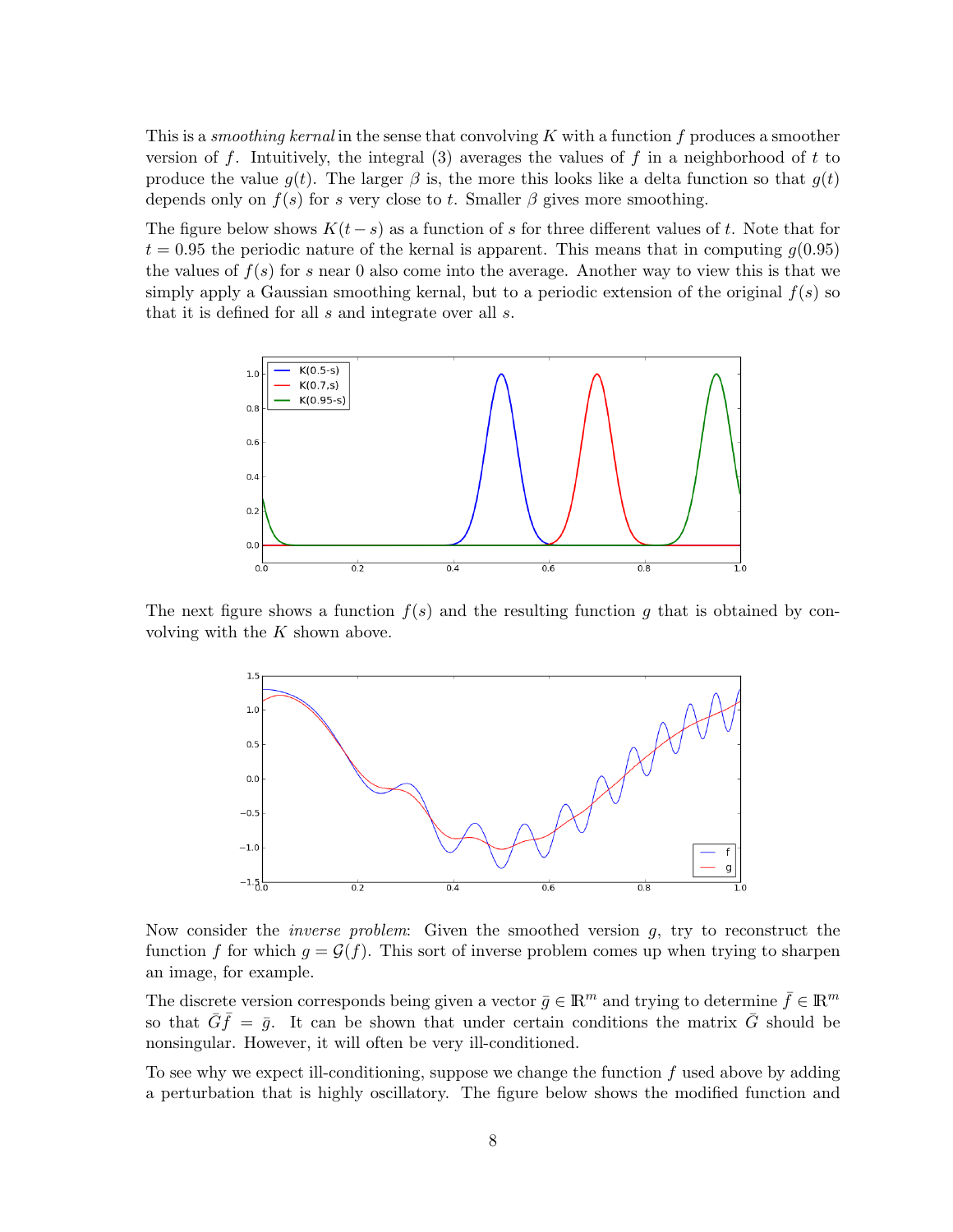the result obtained by convolving with the same smoothing kernal as before.



The smoothed version g looks almost identical to the smoothed version of the original  $f$ . In fact they are identical to nearly machine accuracy. This means the inverse problem is very ill-conditioned: a tiny change in  $\bar{g}$  can give a huge change in  $\bar{G}^{-1}\bar{f}$ .

So trying to solve the inverse problem by solving the system  $\overline{G}\overline{f} = \overline{g}$  directly can not be expected to give good results. As an example of how bad, the figure below shows what we get if we solve the linear system (with  $m = 400$ ).



(a) Compute the matrix  $\bar{G}$  for this problem with  $\beta = 500$  and  $m = 100$ . Use the formulas (7) and (8) with  $\gamma$  chosen so that the sum of elements in the first row of  $\bar{G}$  is 1. (First form the matrix without  $\gamma$  and then compute the row sum in order to figure out how to scale the matrix.)

You should find that every row of  $\bar{G}$  then sums to 1. Explain this fact based on what you learned in Problem 3.

(b) Let  $\bar{f} \in \mathbb{R}^{100}$  be the vector obtained by evaluating the function

$$
f(s) = \cos(2\pi s) + 0.3\cos(20\pi s^2)
$$

at  $s_j = jh$  with  $h = 0.01$ . This is the function that was used in the figures above.